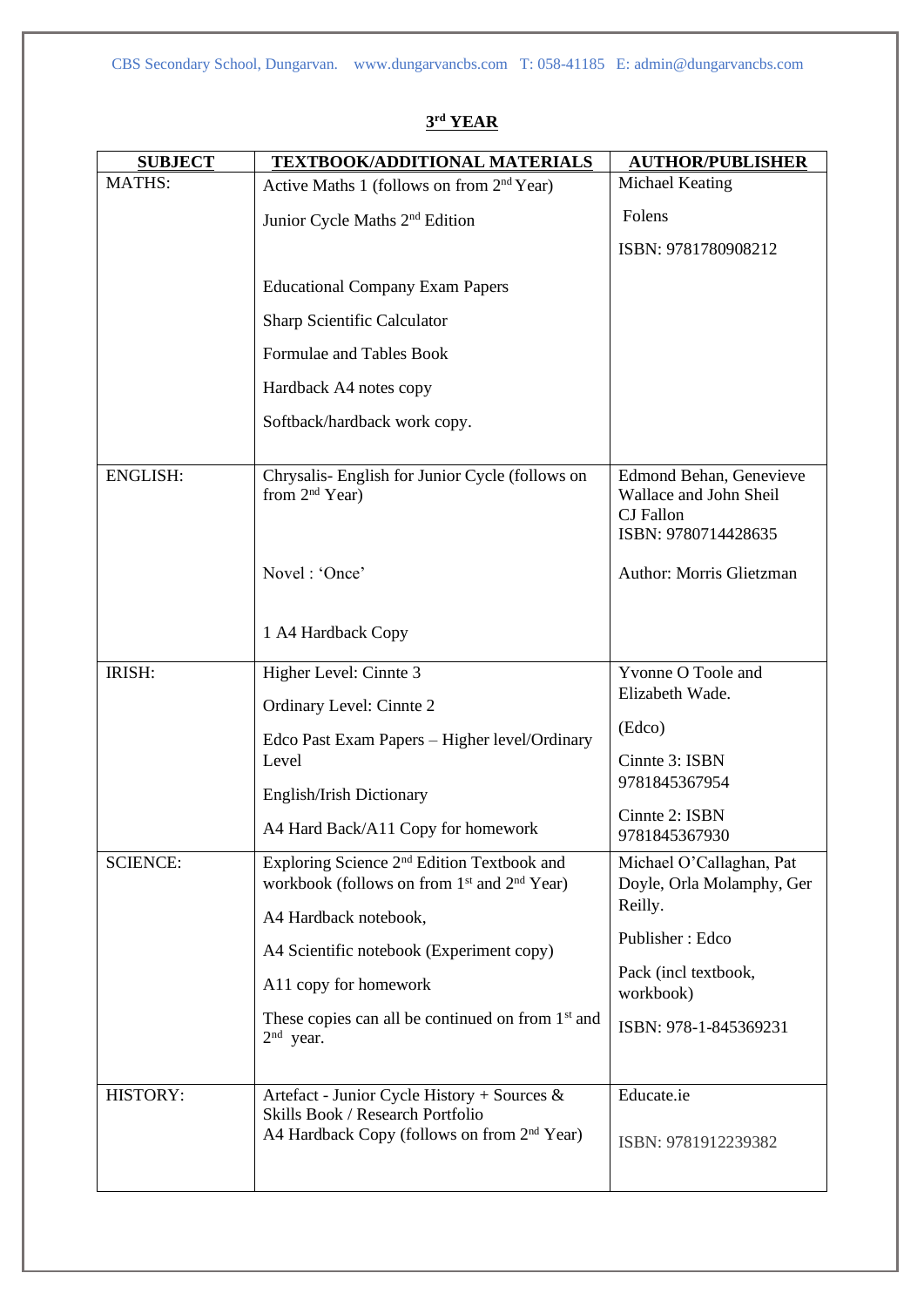|                                      | A11 copy for Homework                                                                         |                                     |
|--------------------------------------|-----------------------------------------------------------------------------------------------|-------------------------------------|
|                                      | Edco Exam Papers Common Level                                                                 |                                     |
|                                      |                                                                                               |                                     |
|                                      |                                                                                               |                                     |
| <b>GEOGRAPHY:</b>                    | Cyclone Complete Junior Cycle Textbook                                                        | <b>Stacy Kenny and Andrew</b>       |
|                                      | (follows on from 2 <sup>nd</sup> Year)                                                        | Horan                               |
|                                      | Cyclone Complete Junior Cycle Geography<br>Skills Book (follows on from 2 <sup>nd</sup> Year) | <b>Gill Education</b>               |
|                                      |                                                                                               | <b>ISBN: Textbook</b>               |
|                                      |                                                                                               | 9780717179763                       |
|                                      | Skills for Exam Success Geography                                                             | <b>ISBN: Workbook</b>               |
|                                      | A4 Hardback copy (from 2 <sup>nd</sup> Year)                                                  | 9780717180714                       |
|                                      | Folder for notes (from 2 <sup>nd</sup> Year)                                                  | <b>ISBN: Skills for Exam</b>        |
| <b>BUSINESS</b>                      | Network Junior Cycle Business Studies                                                         | 9780717193950<br>Roisin Mallon      |
| <b>STUDIES</b>                       | <b>Activities and Accounts Workbook</b>                                                       |                                     |
|                                      |                                                                                               | Educate.ie                          |
|                                      | A4 Hardback Notebook                                                                          | ISBN: 978-1-910468-57-9             |
|                                      |                                                                                               |                                     |
| C.S.P.E.                             | Book follows on from 2nd Year.<br>Make A Difference                                           | Conor Horrison and Máirín<br>Wilson |
|                                      |                                                                                               |                                     |
|                                      |                                                                                               | ISBN:9781780907536                  |
| FRENCH:                              | Bienvenue en France 2<br>$4th$ edition                                                        | Joe Dunne<br>Folens                 |
|                                      |                                                                                               |                                     |
|                                      | 1 x Hardback copy (follows on from 2 <sup>nd</sup> Year)                                      | ISBN: 9781780909660                 |
|                                      | 1 x homework copy                                                                             |                                     |
|                                      | 1x small notebook for dictionary                                                              |                                     |
|                                      | Edco Exam Papers Common Level                                                                 |                                     |
|                                      |                                                                                               |                                     |
| <b>GERMAN</b>                        | Continuing with Viel Spass 2 (New Edition)                                                    | Niamh O'Rourke                      |
|                                      |                                                                                               | C.J. Fallon<br>ISBN: 9780714425184  |
|                                      | Common Level Sample Papers to be announced                                                    |                                     |
|                                      |                                                                                               |                                     |
| <b>TECHNICAL</b><br><b>GRAPHICS:</b> | WORLD OF GRAPHICS (follows on from 1st                                                        | Textbook: William Nolan &           |
|                                      | Year)                                                                                         | Patrick Sugrue                      |
|                                      | WORLD OF GRAPHICS ACTIVITY BOOK                                                               | Educate.ie                          |
|                                      |                                                                                               | ISBN: 978-1-912725-45-8             |
|                                      |                                                                                               | <b>Activity Book: William</b>       |
|                                      |                                                                                               | Nolan & Patrick Sugrue              |
|                                      |                                                                                               |                                     |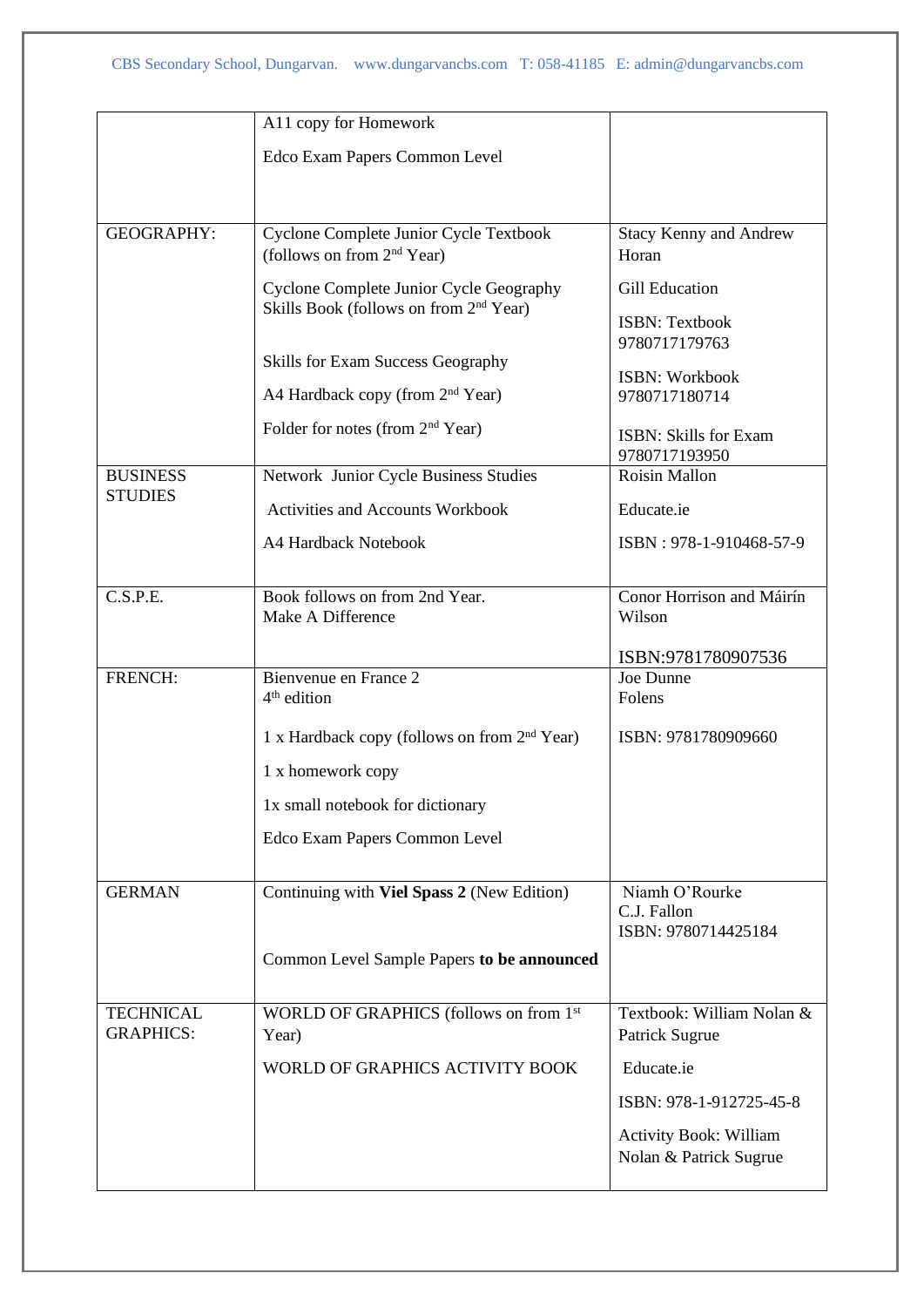|                          | <b>Retain equipment from 1st Year:</b> T-Square<br>(only if subject is chosen.), $45^{\circ}$ & $60^{\circ}$ set<br>squares, protractor, eraser, pencil sharpener,<br>compass, A3 Folder for drawings. Pencils 4H<br>and 2H. Masking Tape | Educate.ie<br>ISBN: 978-1-912725-46-5 |
|--------------------------|-------------------------------------------------------------------------------------------------------------------------------------------------------------------------------------------------------------------------------------------|---------------------------------------|
| TECHNOLOGY:              | <b>JUNIOR CERT TECHNOLOGY</b>                                                                                                                                                                                                             | Gráinne Enright<br>Folens             |
|                          | $\epsilon$ 40 for Technology Material (Payable to the<br>Office)                                                                                                                                                                          | ISBN: 1-84131-705-5                   |
|                          | A Ring Binder Folder with Plastic Pockets for<br><b>Class Notes</b>                                                                                                                                                                       |                                       |
|                          | 30 cm Ruler, 2H and 2B pencil, eraser, pencil<br>sharpener,<br>compass                                                                                                                                                                    |                                       |
| <b>SPHE</b>              | Health and Wellbeing SPHE 3<br>Folder from 2 <sup>nd</sup> Year<br>40 Page copy                                                                                                                                                           | Edco<br>ISBN: 9781845367787           |
| <b>Religious Studies</b> | <b>Soul Seeker</b>                                                                                                                                                                                                                        | Veritas<br>Product Code: 210001422    |
| <b>MUSIC</b>             | Maestro Textbook and Composition<br>Portfolio (follows on from 2 <sup>nd</sup> Year)<br><b>Hardback Copy</b>                                                                                                                              | Educate.ie<br>ISBN: 9781913698317     |
|                          | Manuscript Copy A4                                                                                                                                                                                                                        |                                       |
|                          | EDCO Junior Cycle Music Papers Common<br>Level                                                                                                                                                                                            |                                       |